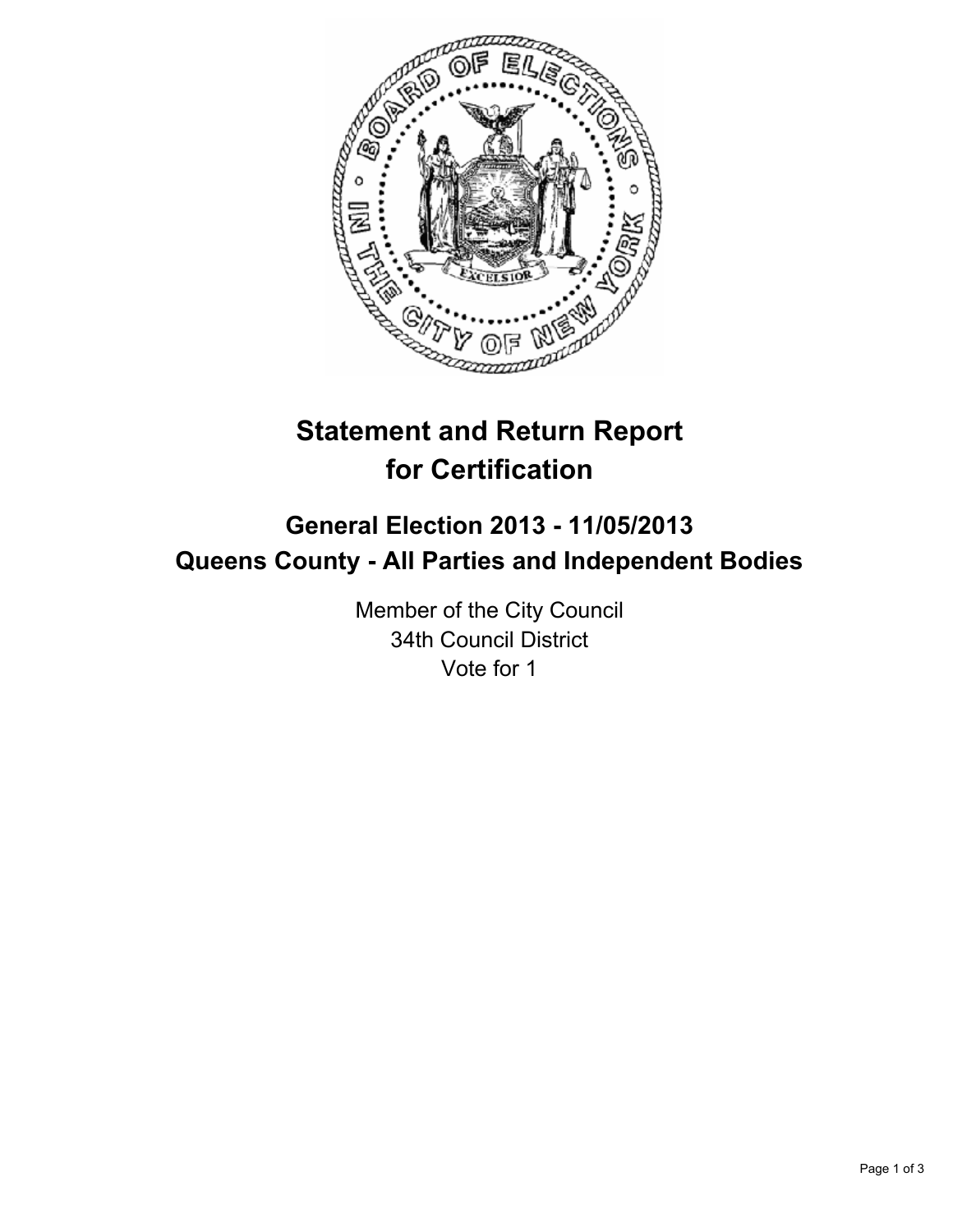

### **Assembly District 37**

| <b>PUBLIC COUNTER</b>                                    | 781      |
|----------------------------------------------------------|----------|
| <b>EMERGENCY</b>                                         | 0        |
| ABSENTEE/MILITARY                                        | 7        |
| <b>FEDERAL</b>                                           | 0        |
| SPECIAL PRESIDENTIAL                                     | $\Omega$ |
| AFFIDAVIT                                                | 14       |
| <b>Total Ballots</b>                                     | 802      |
| Less - Inapplicable Federal/Special Presidential Ballots | 0        |
| <b>Total Applicable Ballots</b>                          | 802      |
| ANTONIO REYNOSO (DEMOCRATIC)                             | 580      |
| ANTONIO REYNOSO (WORKING FAMILIES)                       | 75       |
| <b>GLADYS SANTIAGO (SCHOOL CHOICE)</b>                   | 45       |
| UNATTRIBUTABLE WRITE-IN (WRITE-IN)                       | 2        |
| <b>Total Votes</b>                                       | 702      |
| Unrecorded                                               | 100      |

#### **Assembly District 38**

| <b>PUBLIC COUNTER</b>                                    | 1,273 |
|----------------------------------------------------------|-------|
| <b>EMERGENCY</b>                                         | 0     |
| ABSENTEE/MILITARY                                        | 21    |
| <b>FEDERAL</b>                                           | 0     |
| <b>SPECIAL PRESIDENTIAL</b>                              | 0     |
| <b>AFFIDAVIT</b>                                         | 20    |
| <b>Total Ballots</b>                                     | 1,314 |
| Less - Inapplicable Federal/Special Presidential Ballots | 0     |
| <b>Total Applicable Ballots</b>                          | 1,314 |
| ANTONIO REYNOSO (DEMOCRATIC)                             | 979   |
| ANTONIO REYNOSO (WORKING FAMILIES)                       | 91    |
| <b>GLADYS SANTIAGO (SCHOOL CHOICE)</b>                   | 72    |
| UNATTRIBUTABLE WRITE-IN (WRITE-IN)                       | 1     |
| <b>Total Votes</b>                                       | 1,143 |
| Unrecorded                                               | 171   |